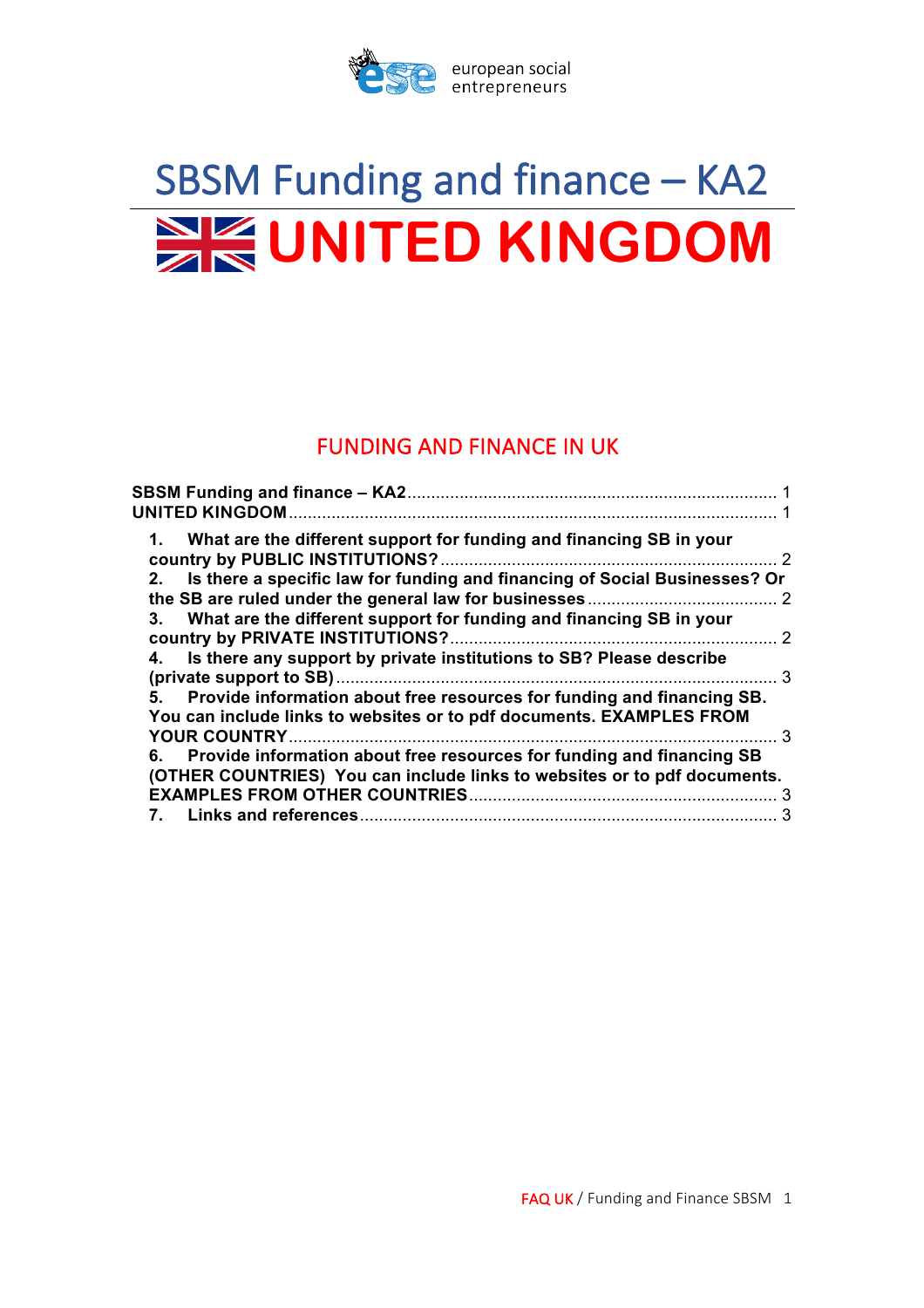

## 1. What are the different support for funding and financing SB in your country by PUBLIC INSTITUTIONS?

National UK government does not provide funding specifically for social businesses, however they do provide some funding through government departments and public institutions. The Third Sector provides social services outside the traditional provision of local authorities. This can include Primary Care Trusts, regional Police authorities, Arts Council, Big Lottery Fund, BBC Children In Need. All of these provide funds through a process of competitive bidding rounds.

Some context. In 2013, there were 70,000 social businesses (social enterprises) operating in the UK that employ 1,000,000 people which make a contribution to the UK economy of £18.5 Billion, although the UK Cabinet office suggested that the contribution is closer to £55 Billion. This is now a significant sector of employment within the UK. Over 80% of businesses in Greater Manchester are micro-businesses with less than 9 employees.

## 2. Is there a specific law for funding and financing of Social Businesses? Or the SB are ruled under the general law for businesses

There is no specific legal framework as such. Social businesses function as businesses within the same legal environment. The key differences between traditional businesses and social business is how they are corporated. Social businesses can be in the form of Community Interest Companies (with their assets locked so they must remain within the community they serve); Companies Limited by Guarantee where directors are not shareholders which also has the effect of keeping any surplus to be used by the beneficiary community. Social business may also be in the form of charities, co-operatives or even as sole traders with a specific social purpose, the latter described by the GMCVO as BTR (Below the Radar). Any of thee should provide a business plan with strategic aims and objectives you would expect from any company or public organization.

#### 3. What are the different support for funding and financing SB in your country by PRIVATE INSTITUTIONS?

There are many private institutions that provide funding to social businesses, these include banks (Santander, Lloyds); charities such as Sport England and Comic Relief; Community foundations such as CAN, Esmee Fairburn Foundation and Garfield Winton Foundation are examples. SBSPs such as GMCVO, Grants Online, Funding Central, Funding information, ClearlySo and SSE (School for Social Entrepreneurs) provide information on funding opportunities and related support from business planning to seeking investment.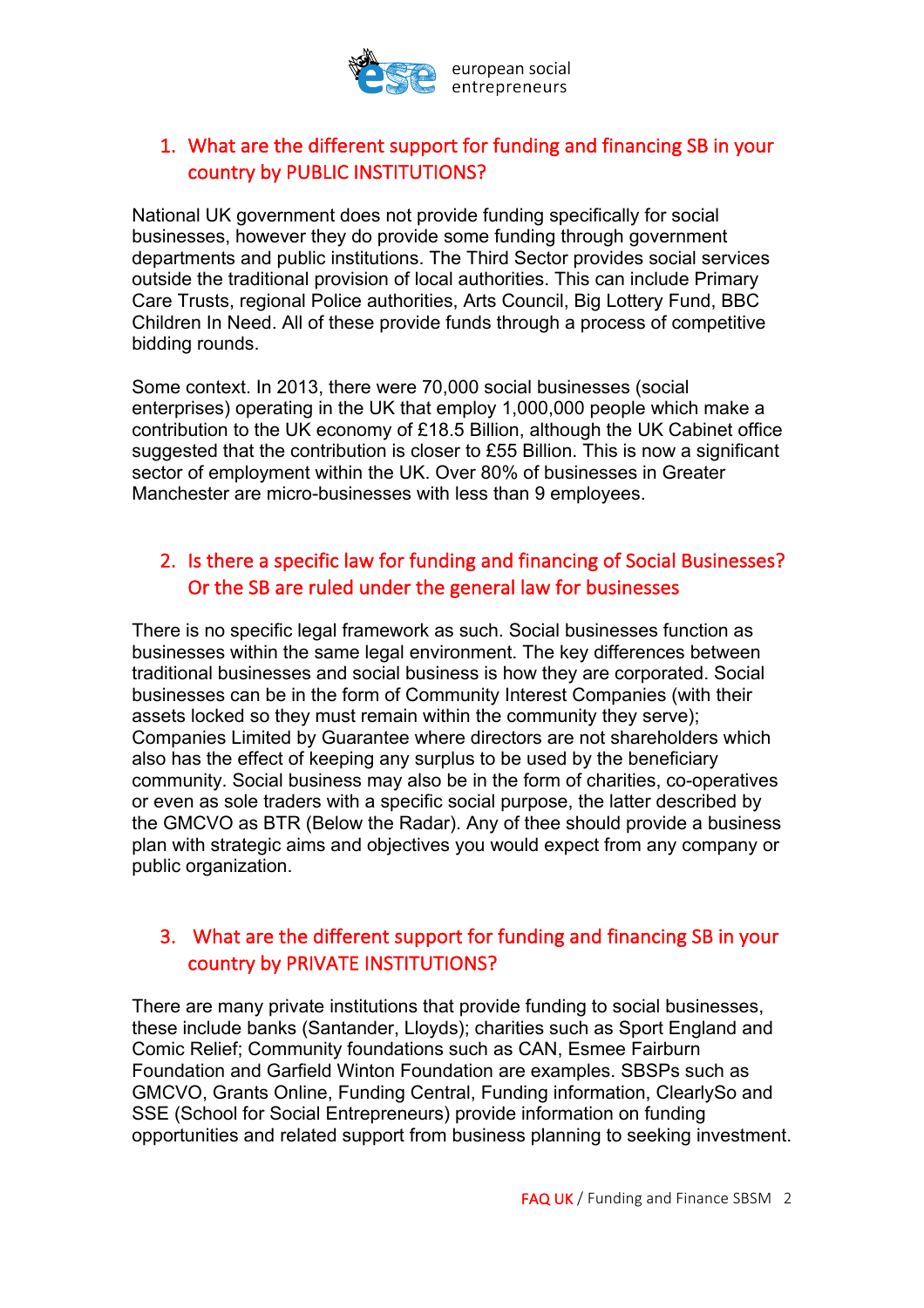

In 2014, Manchester set up the Social Accelerator Scheme that provided £1,500,000 to help social business start-up and 36 start-up ventures were supported. In Sheffield, the Social Incubator Fund fulfilled a similar function. Some universities, Northampton and Cumbria, have provided start-up funding for students wishing to start up a social business.

## 4. Is there any support by private institutions to SB? Please describe (private support to SB)

Social businesses have to operate within a FUNDING SPECTRUM and may seek a range of funding options that include social investment (Big Potential, Big Issue Investments; Bridge ventures, CAN Invest, Social investment Business and many others. Social investment may include different options such as Incubator Loans, working capital or growth finance, bridging loans, funds for buying assets and/ or scaling up. As well as grants and social investment, social business may seek income through fund raising (especially the use of Crowd funding) and commercial activities.

## 5. Provide information about free resources for funding and financing SB. You can include links to websites or to pdf documents. **EXAMPLES FROM YOUR COUNTRY**

www.bigsocietycapital.com/otherfunding-sources www.bigpotential.org.uk/resource/social-investment-guide www.clearlyso.com

# 6. Provide information about free resources for funding and financing SB (OTHER COUNTRIES) You can include links to websites or to pdf documents. EXAMPLES FROM OTHER COUNTRIES

Many of these organisations have been previously identified but support for the Social business sector comes in a range of forms from a range of private and government institutions including the HMG Cabinet Office which may advise on Cost benefit analysis, contracts and contract law. New Economy can advise on EU funding and opportunities available via the LEPs (e.g. GMLEP). Information for start-ups is available from Start Up Britain, Unlimited via Knowhow NonProfit and NCVO. The following links will help you to hook up to this wide range of organisations.

## 7. Links and references

New Economy. Greater Manchester Key Facts, 2015. www.neweconomymanchester.com

Does Social Finance understand Social Need? Davison, R (2013). www.Canlook.co.uk